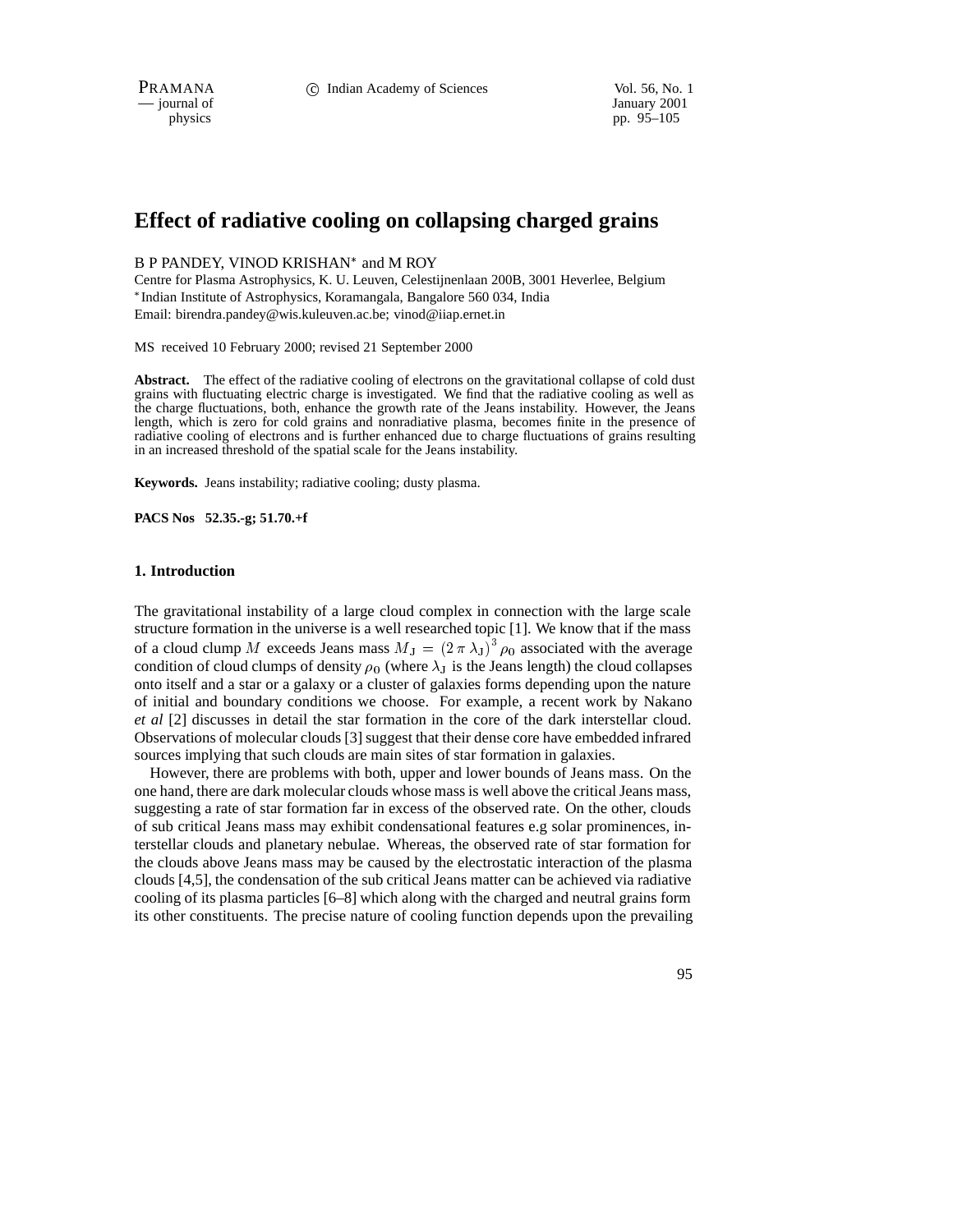radiative surroundings in the interstellar medium [9]. It may appear that the grains may not survive the hot plasma environment (e.g around new born stars in the HII region or circumstellar shells). However, grains embedded in a hot plasma with temperatures greater than  $10<sup>6</sup>$  K will not evaporate as the equilibrium grain temperature will be less than 100 K [9].

Dark molecular clouds are one of the main ionization sources in the interstellar medium as they are the sites of new born stars. The shell around the star can have a temperature between  $\sim (10^4 - 10^6)^{\circ}$  K [10] down to 10<sup>o</sup> K implying that the stellar envelop will be differentially ionized with the innermost shell, completely ionized. As one will move away from the inner to the outer part of the shell, there will be more of neutrals. Finally, outer part of the stellar shell will merge with the interstellar medium called HI region. Depending upon the temperature, the charge on the grain will vary. Therefore, the model calculation of Jeans instability can be done for purely ionized dusty plasmas ([5] and references therein) as well as for partially ionized plasmas [11]. The calculations for both the variety of plasmas are necessary to describe the gravitaional dynamics of the stellar envelops, circumstellar shells etc. In the present investigation we shall examine the effect of the radiative cooling of electrons on the gravitational collapse of the cold charged dust grains, embedded in the radiative plasma background. The plasma will be assumed to be optically thin towards the emitted photons to avoid the complication of radiative transfer effects.

The dynamics of the charged dusty plasma has been investigated in considerable detail in the recent past [12]. The novel collective feature of the dusty plasma dynamics emerges from the charge fluctuations of the grains [13–16]. The mass of grains  $m_d$  may vary between  $10^{-5}$  g [17,18] in the interplanetary medium to  $10^{-12}$ – $10^{-14}$  g in the interstellar medium [10,19]. These are the typical values though heavier (up to  $10^{-2}$  g, [18]) and lighter (down to molecular size [19]) grains have also been inferred. The corresponding sizes of such grains may vary between a few centimeters to a few microns. The charges  $Q$ of these grains may vary from  $(10^3-10^4)$  [12] to 1 electronic charge [20]. The large range in the mass permits a situation where gravitational and electromagnetic forces may become comparable. Assuming the 'underlying unity' of the planetary and interstellar grains [21], it is quite possible that the joint action of the two forces might have played a decisive role in the formation of stars and galaxies. Such an investigation with  $R = Gm_d^2/Q^2 \approx O(1)$  has been recently carried out by several authors [4,5,22–27,29]. The present analysis will focus on a scenario where the dust grains collapse in the presence of radiating electrons. Such an analysis has recently been carried out by Dwivedi *et al* [29]. However their analysis fails on several counts: (i) the thermal equilibrium of the electrons is obtained by balancing the cooling function with the thermal diffusion term; this implies a zeroth order pressure force term in the momentum transfer equation of electrons which gives rise to inconsistencies when combined with the quasineutrality condition. (ii) In the first order thermal balance equation for the electrons, they drop the term  $P_{e0} \nabla \cdot v_{e1}^2$  which then will leave  $\partial n_{e1}/\partial t$ term in the electron continuity equation unbalanced. (iii) The condition  $R \sim O(1)$  has been imposed but not used anywhere. (iv) Lastly, though they derive the limiting cases from their dispersion relation, the dispersion relation itself remains unanalysed.

In the light of the above remarks, it becomes clear that a correct formulation of the problem is called for. We shall also include the charge dynamics of the grains. The grains are immersed in a non-neutral plasma background [31] and thus, it is more natural to assume an equilibrium electric field balancing the equilibrium gravitational field of the grain. As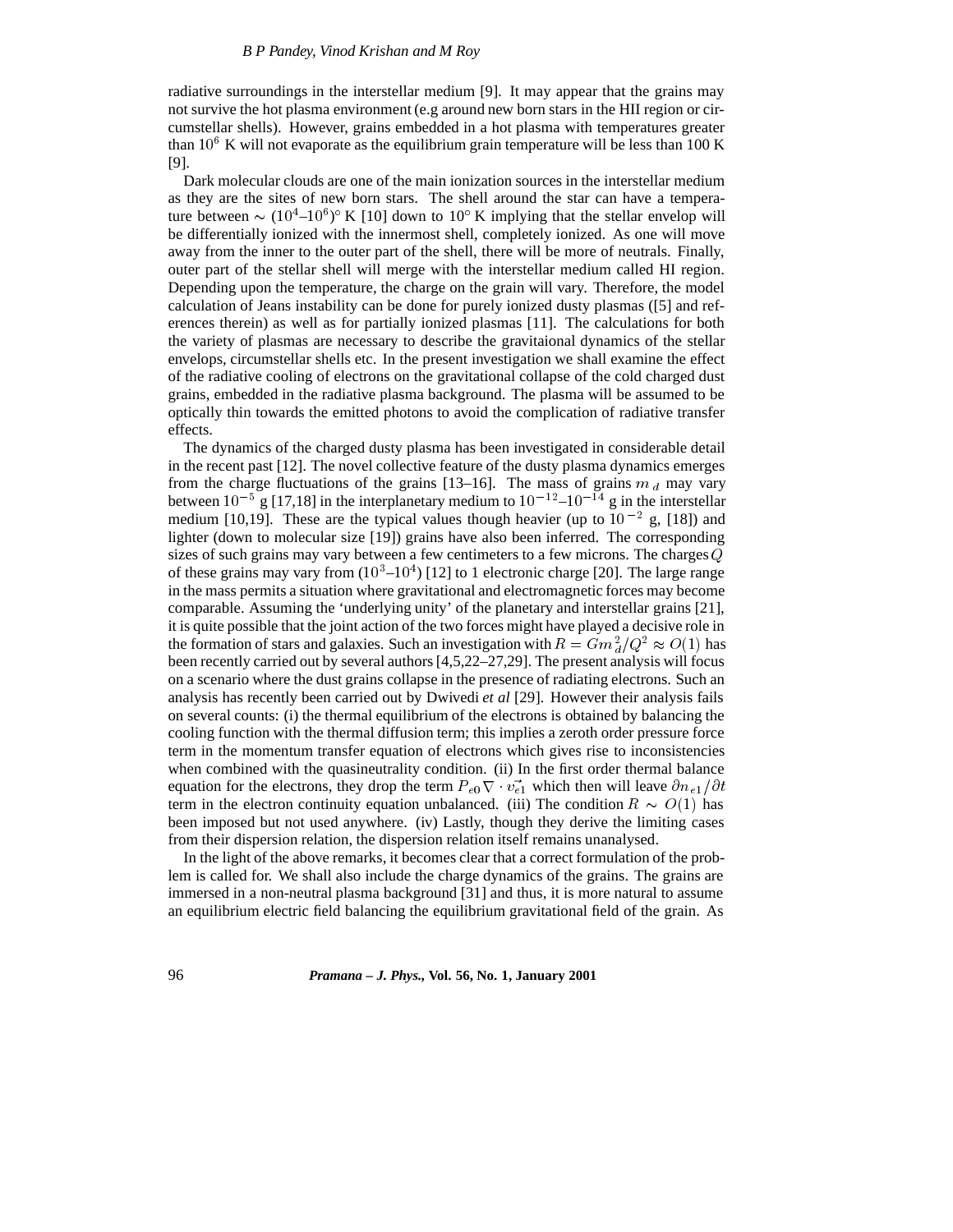has been shown by Pandey *et al* [4], one can still assume an asymptotic homogeneous background.

### **2. Basic equations**

The dusty plasma consists of electrons, ions and charged grains. The size, charge and mass distribution of the grains is ignored for simplicity. It is known that grains can be charged via several competing processes viz. electron and ion collisions, photoemission, secondary emission due to electron or ion impact and electric field emission etc. We assume that the grain charging is primarily collisional. Owing to the large mass difference between the plasma particles and the dust grains, we assume that the gravitational potential is solely due to the grains. Then the basic set of equations are given by:

$$
\frac{\partial n_{\alpha}}{\partial t} + \nabla \cdot (n_{\alpha} \vec{v}_{\alpha}) = 0, \qquad (1)
$$

$$
m_{\alpha}n_{\alpha}\left[\frac{\partial \vec{v}_{\alpha}}{\partial t} + \vec{v}_{\alpha} \cdot \nabla \vec{v}_{\alpha}\right] = -\nabla P_{\alpha} - e_{\alpha}n_{\alpha}\nabla \phi - m_{\alpha}n_{\alpha}\nabla \psi,
$$
\n(2)

$$
\frac{3}{2}n_{\alpha}\frac{\partial T_{\alpha}}{\partial t} + P_{\alpha}\nabla \cdot \vec{v}_{\alpha} = \hat{\chi}_{\alpha}\nabla^2 T_{\alpha} - L(n_{\alpha}, T_{\alpha}),\tag{3}
$$

$$
P_{\alpha} = n_{\alpha} T_{\alpha},\tag{4}
$$

where  $\alpha$  = electron, ion.  $L(n_{\alpha}, T_{\alpha})$  is the heating–cooling function [6], that is the rate of radiative cooling and the rate of heating per unit mass. The electron thermal conductivity is given by [28]

$$
\chi_e = \begin{cases} 2.5 \times 10^3 \sqrt{T_e}, & T_e \le 4.47 \times 10^4 \text{ K} \\ 1.24 \times 10^{-6} T_e^{5/2}, & T_e > 4.47 \times 10^4 \text{ K} \end{cases}
$$
(5)

where  $\chi_e = \hat{\chi}_e/n_{e0}$ . Similar expression can be written for the ion thermal conductivity. The heat loss function is described by L. The quantities  $n, v, P, \phi, \psi$  stand for number density, velocity, thermal pressure, electrostatic and gravitational potential respectively. The dynamics of the cold dust grains is described by

$$
\frac{\partial n_d}{\partial t} + \nabla \cdot (n_d \vec{v}_d) = 0,\tag{6}
$$

$$
m_d n_d \left[ \frac{\partial \vec{v}_d}{\partial t} + \vec{v}_d \cdot \nabla \vec{v}_d \right] = -Q n_d \nabla \phi - m_d n_d \nabla \psi. \tag{7}
$$

The potential fields are defined by the following Poission's equations:

$$
\nabla^2 \phi = -4\pi \left[ e(n_i - n_e) + Qn_d \right],\tag{8}
$$

*Pramana – J. Phys.,* **Vol. 56, No. 1, January 2001** 97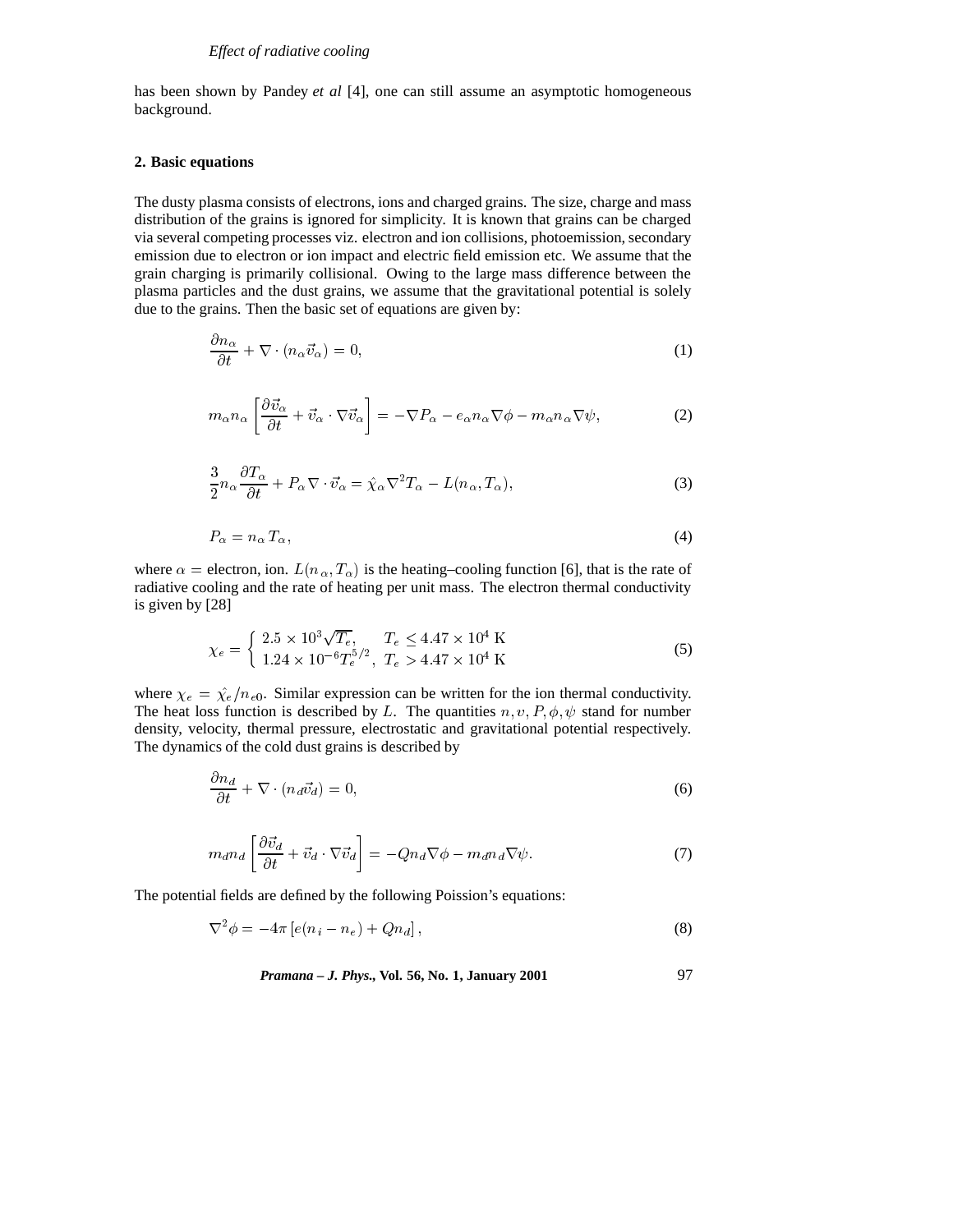$$
\nabla^2 \psi = 4\pi G m_d n_d. \tag{9}
$$

Along with the charge dynamic equation

$$
\frac{\partial Q}{\partial t} + \vec{v}_d \cdot \nabla Q = I_e(Q, \phi) + I_i(Q, \phi).
$$
\n(10)

Equations  $(1-10)$  define the dynamics of a self gravitating dusty plasma including radiative effects. Here,  $I_e$  and  $I_i$  are the electron and ion currents to the grain surface.

### **3. Equilibrium**

We assume that there is no equilibrium flow in the plasma. Then eqs (1) and (6) give the constant equilibrium densities  $n_{\alpha0}$  and  $n_{d0}$ . The equilibrium charge  $Q_0$  on the grain depends on a number of properties of both the grains and the ambient plasma medium. In a steady state without flow  $\partial Q/\partial t + v_d \nabla Q = 0$  (eq. (10)) and  $Q_0/C = \phi_f - \phi$  where C and  $\phi_f$  are the capacitance and the floating potential on the grain surface. Generally,  $\phi_f - \phi \neq 0$ [12] and therefore, an equilibrium nonzero electric field exists which can balance the self gravitational field of the grain. Thus from (7) one finds  $\psi_0 + (Q_0/m_d)\phi_0 = 0$  and using eqs (8) and (9), one gets the following equation for grain density

$$
n_{d0}(x) = -\frac{e[n_{i0}(x) - n_{e0}(x)]}{Q_0(1 - R)}.
$$
\n(11)

The above levitating equilibrium determines the maximum charge ( $Z = Q_0/e$ ) on the grain. Thus, solving the above equation (11) in terms of  $Z$  we get the following equation

$$
Z_{\pm} = \frac{1}{2} \left[ -\frac{n_{i0}}{n_{d0}} \frac{\delta n}{n_{i0}} \pm \left( \left( \frac{n_{i0}}{n_{d0}} \frac{\delta n}{n_{i0}} \right)^2 + \frac{4Gm_d^2}{e^2} \right) \right],
$$
 (12)

where  $\delta n = (n_{i0} - n_{e0})$ . We have plotted  $Z_{\pm}$  against  $\delta n/n_{i0}$  in figure 1 for  $m_d = 10^{-6}$  g. As the electron number density increases the grain charge also increases  $(Z_{+})$ . For the positively charged grain, the grain charge is related to the ion number density in the plasma  $(Z_{-})$  curve of figure 1. Next, the equilibrium solutions of electron and ion equations of motion give

$$
n_{\alpha 0}(x) = n_{\alpha 0} \exp\left[-e_{\alpha} + \frac{Q_0 m_{\alpha}}{m_d}\right] \frac{\phi_0}{T_{\alpha 0}},\tag{13}
$$

where equilibrium ion and electron temperatures have been assumed to be homogeneous. It is clear from the above expressions then that for  $[-e_{\alpha} + (Q_0 m_{\alpha}/m_d)] (\phi_0/T_{\alpha 0}) \ll 1$ the equlibrium can be assumed spatially homogeneous in this limiting sense. Also, the equilibrium thermal balance equation  $L(n_{\alpha0}, T_{\alpha0}) = 0$  is consistent with the spatially homogeneous equilibria. In the plane of variable  $(n_{\alpha 0}, T_{\alpha 0})$ , these equilibrium represents curves on which there is an exact balance between heating and radiative cooling while thermal conduction is ineffective [8].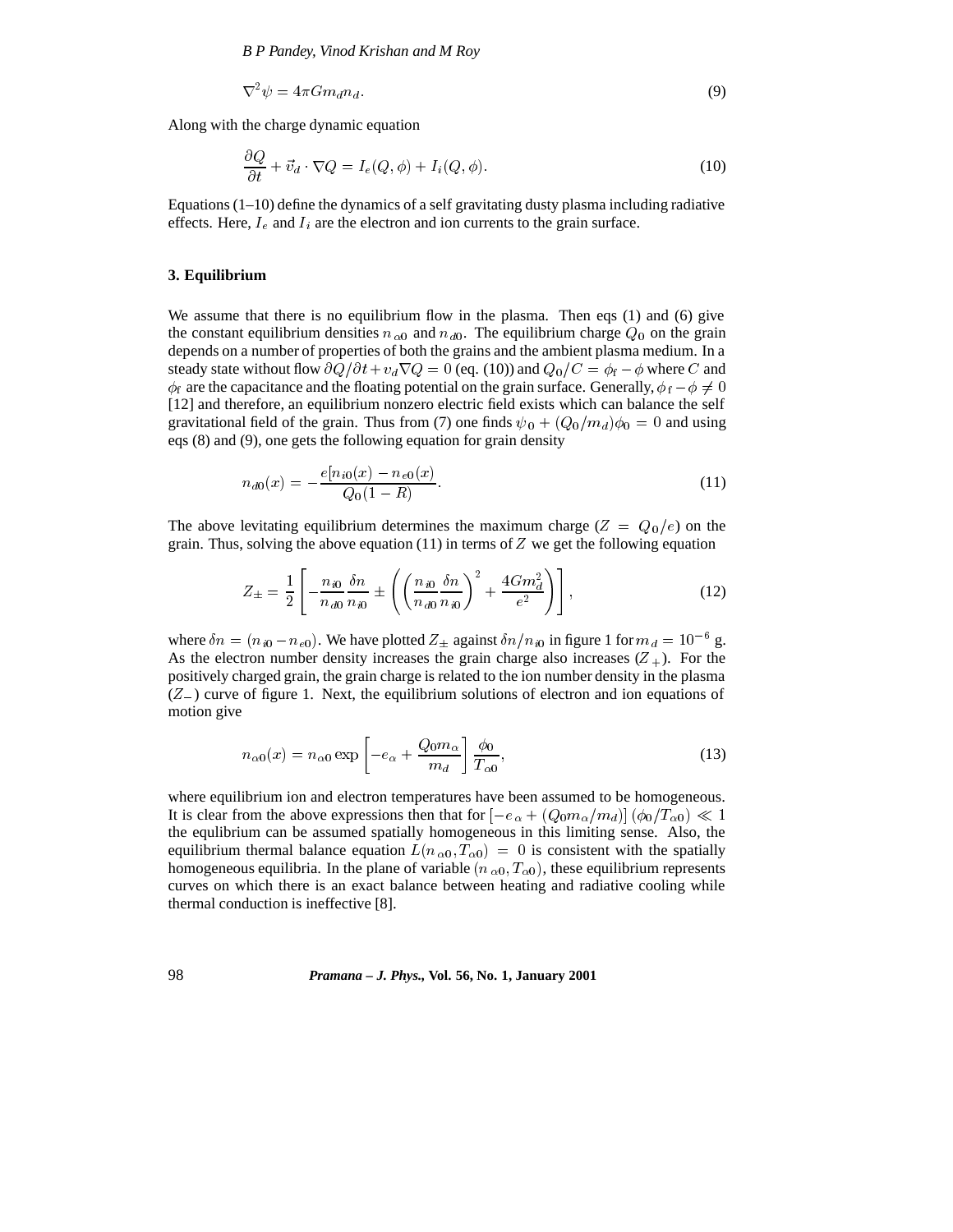

**Figure 1.** Curve  $Z_{\pm}$  is the positive (negative) root of eq. (10) with  $n_{i0}/n_{d0} = 10$  and  $m_d = 10^{-6}$  g.

# **4. Stability analysis**

The linearized set of equations are:

$$
\frac{\partial n_{\alpha 1}}{\partial t} + \nabla \cdot (n_{\alpha 0} \vec{v}_{\alpha 1}) = 0, \tag{14}
$$

$$
0 = -\nabla P_{\alpha 1} - e_{\alpha} n_{\alpha 0} \nabla \phi_1, \tag{15}
$$

$$
\frac{3}{2}n_{\alpha 0}\frac{\partial T_{\alpha 1}}{\partial t} + P_{\alpha 0}\nabla \cdot \vec{v}_{\alpha 1} = \hat{\chi}_{\alpha}\nabla^2 T_{\alpha 1} - L_1(n_{\alpha 1}, T_{\alpha 1}),\tag{16}
$$

where ion and electron inertia have been neglected. We assume that on the slow time scale of the dust dynamics, ions follow the Boltzmann distribution equation (13). This assumption of ion thermalization is valid provided phase velocity of the fluctuations are much smaller than the ion thermal velocity along with infinitely large thermal conductivity  $(T_{i1} = 0)$  i.e any fluctuation in the ion temperature is immediately short circuited. Then the ion density fluctuation is given by (from eq. (15)):

$$
\frac{n_{i1}}{n_{i0}} = -\frac{e\phi_1}{T_i}.\tag{17}
$$

Unlike ions, the electrons are considered to have finite thermal conductivity (i.e  $T_{e1} \neq 0$ ) and the radiative cooling of the electrons takes place. Such a scenario can be visualized in a latter phase of the gravitational collapse when after undergoing extreme compression, the radiative cooling time scale of the electrons becomes comparable with the free fall time scale of the grains leading to a new coupled radiative Jeans mode. Therefore, the thermal loss of the electrons prevents them from attaining thermalization whereas thermal loss of ions being unimportant, it easily attains the Boltzmann distribution. Then the equations for electron dynamics are (from eqs (14)–(16)):

$$
\frac{\partial n_{e1}}{\partial t} + \nabla \cdot (n_{e0} \vec{v}_{e1}) = 0,\t\t(18)
$$

*Pramana – J. Phys.,* **Vol. 56, No. 1, January 2001** 99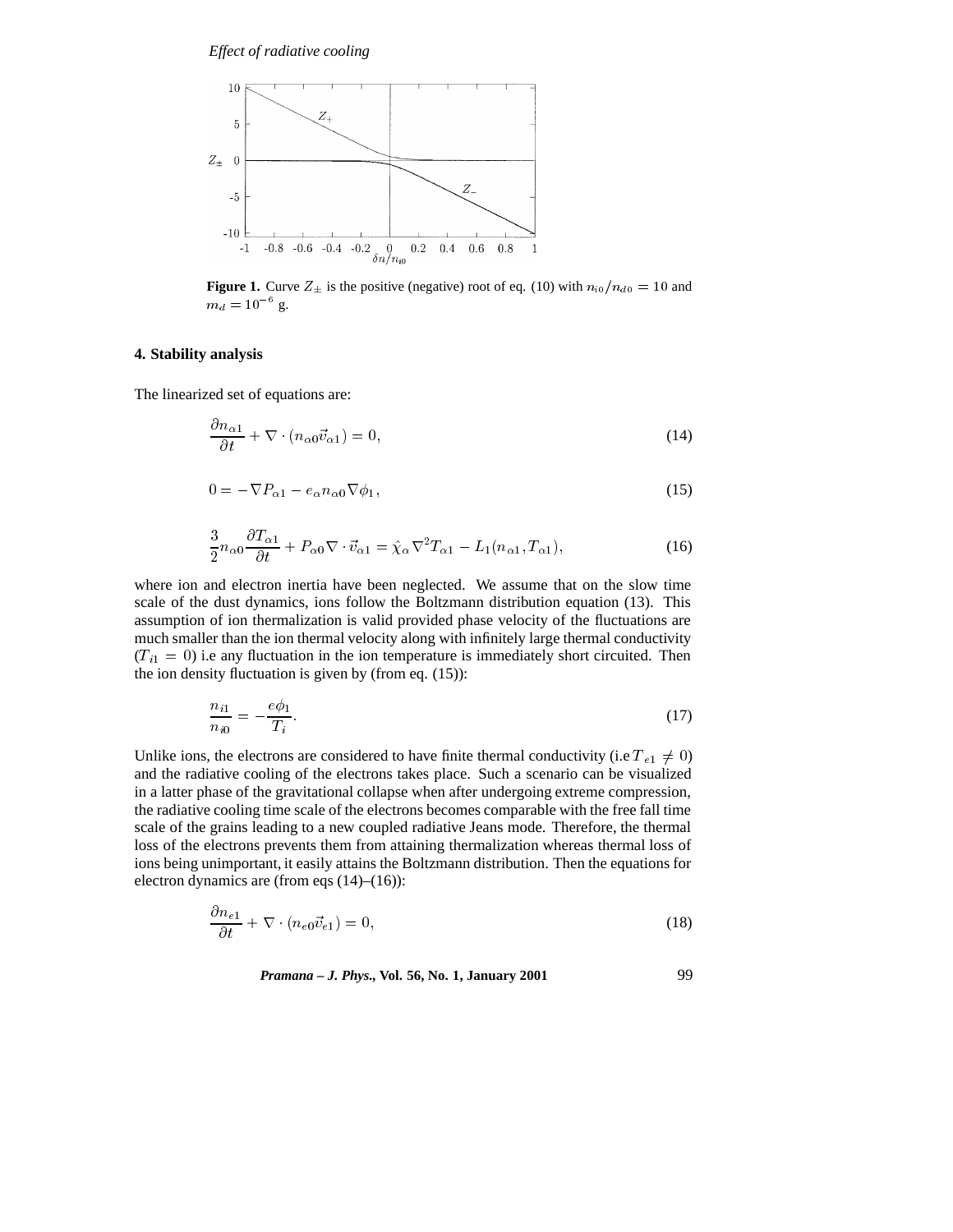*B P Pandey, Vinod Krishan and M Roy*

$$
\frac{n_{e1}}{n_{e0}} = \left(\frac{e\phi_1}{T_{e0}} - \frac{T_{e1}}{T_{e0}}\right),\tag{19}
$$

where the isothermal equation of state  $P_e = n_e T_e$  has been used. The first order energy equation becomes:

$$
\frac{3}{2}n_{e0}\frac{\partial T_{e1}}{\partial t} + P_{e0}\nabla \cdot \vec{v}_{e1} = \hat{\chi}_e \nabla^2 T_{e1} - \frac{\partial L}{\partial n_{e0}}n_{e1} - \frac{\partial L}{\partial T_{e0}}T_{e1},\tag{20}
$$

where  $L(n_{e1}, T_{e1}) = (\partial L/\partial n_{e0}) n_{e1} + (\partial L/\partial T_{e0}) T_{e1}$ . The first order equation for the dust grains are

$$
\frac{\partial n_{d1}}{\partial t} + \nabla \cdot (n_{d0} \vec{v}_{d1}) = 0, \tag{21}
$$

$$
\frac{\partial v_{d1}}{\partial t} = -(Q/m_d)\nabla \phi_1 - \nabla \psi_1.
$$
\n(22)

Finally the pair of Poisson's equation are:

$$
\nabla^2 \phi_1 = -4\pi \left[ e(n_{i1} - n_{e1}) + Q_1 n_{d0} + Q_0 n_{d1} \right],\tag{23}
$$

$$
\nabla^2 \psi_1 = \omega_1^2 \frac{n_{d1}}{n_{d0}},\tag{24}
$$

where  $\omega_j^2 = 4\pi G m_d n_{d0}$  is the Jeans frequency. The first order charge dynamic equation is given by [15]:

$$
\left[\frac{\partial}{\partial t} + \eta\right] Q_1 = |I_{e0}| \left[\frac{n_{i1}}{n_{i0}} - \frac{n_{e1}}{n_{e0}}\right].
$$
\n(25)

Fourier analysing the perturbed quantities as  $\exp(-i\omega t + i\vec{k} \cdot \vec{r})$ , we get from equations (18)–(20), the following expression for the electron density fluctuation

$$
\frac{n_{e1}}{n_{e0}} = \frac{e\phi_1}{T_e} \left( 1 + \frac{\omega - iL_n}{\Omega} \right)^{-1},\tag{26}
$$

where  $\Omega = (3/2)\omega + i(\chi k^2 - L_T), L_n = T_{e0}^{-1} (\partial L/\partial n_{e0}), L_T = -n_{e0}^{-1} (\partial L/\partial T_{e0}).$  For dust density fluctuation, we solve equations (21) and (22):

$$
\frac{n_{d1}}{n_{d0}} = \frac{Q_0 k^2 \phi_1}{m_d(\omega^2 + \omega_1^2)}.
$$
\n(27)

The charge fluctuation equation (25) is

$$
Q_1 = \frac{i|I_{e0}|}{\omega + i\eta} \left[ \frac{n_{i1}}{n_{i0}} - \frac{n_{e1}}{n_{e0}} \right],
$$
 (28)

where  $\eta = (e|I_{e0}|/C)(1/T_{e0} + 1/w_0), w_0 = T_i - e\phi_{f0}$  with  $C, \phi_{f0}$  as capacitance and floating potential of the dust grain respectively. Now, using eqs  $(17)$  and  $(26)$ – $(28)$  in Poissons equation (22), one gets the following dispersion relation: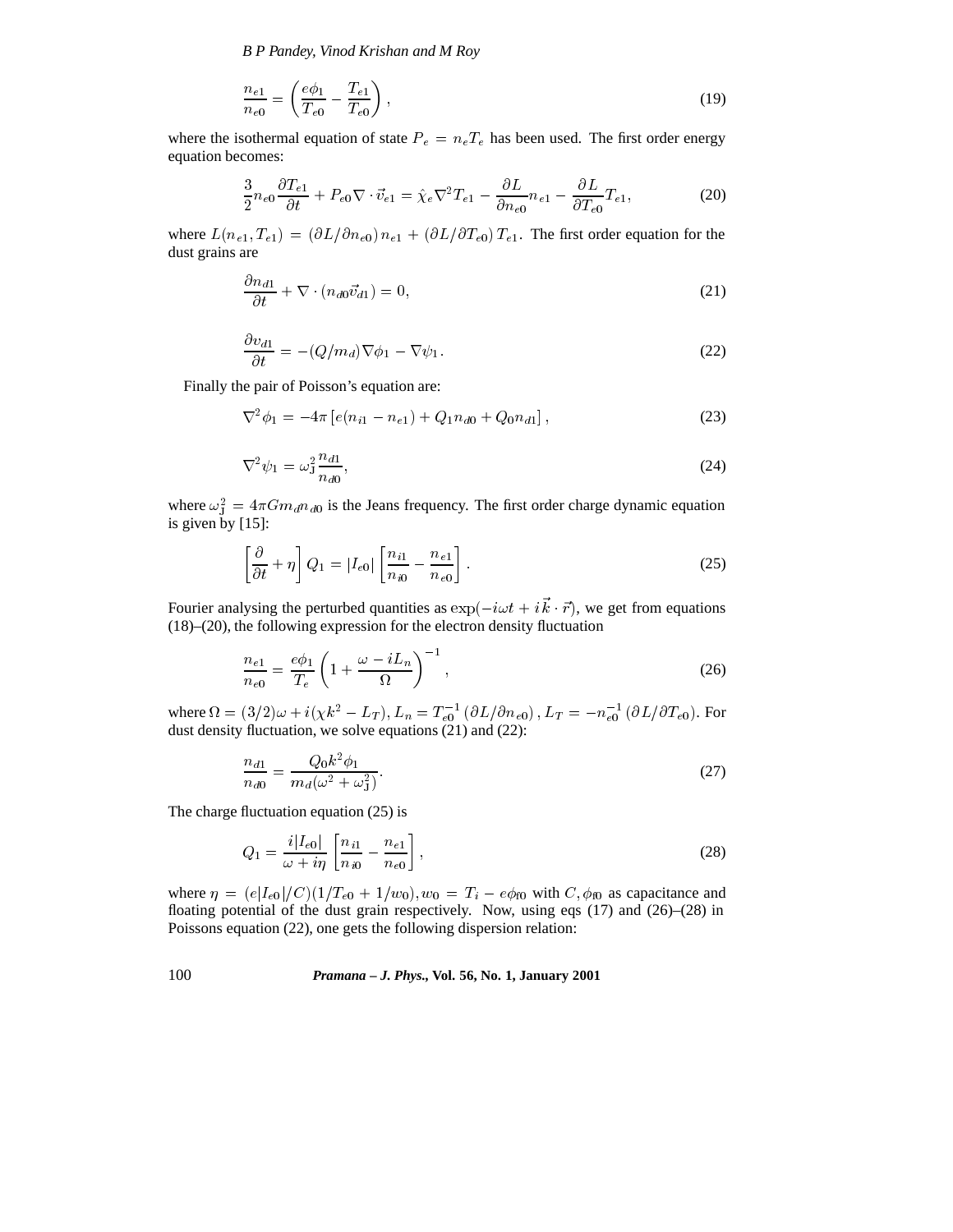*Effect of radiative cooling*

$$
0 = (\omega^2 + \omega_1^2) \left[ 1 - \frac{\omega - iL_n}{A(\Omega + \omega - iL_n)} \right] - k^2 C_s^2
$$

$$
+ \frac{i\beta(\omega^2 + \omega_1^2)}{A(\omega + i\eta)} \left[ S - \frac{\omega - iL_n}{A(\Omega + \omega - iL_n)} \right],
$$
(29)

where

$$
A = 1 + k^2 \lambda_{De}^2 + \frac{T_{e0} n_{i0}}{T_{i0} n_{e0}}, \quad S = 1 + \frac{\epsilon \lambda_{De}^2}{\lambda_{Di}^2},
$$
  

$$
\epsilon = \frac{n_{e0}}{n_{i0}}, \quad \beta = \beta_e = \frac{|I_{e0}| n_{d0}}{e n_{e0}}, \quad C_s^2 = \frac{\omega_{pd}^2 \lambda_{De}^2}{A},
$$
  

$$
\lambda_{Do}^2 = \frac{T_{\alpha 0}}{4 \pi n_{\alpha} e^2}, \quad \omega_{pd}^2 = \frac{4 \pi n_{d0} Q_0^2}{m_d}.
$$

The dispersion relation equation (29) does not reduce to the dispersion relation of Dwivedi *et al* [29] in the absence of charge fluctuation ( $\beta = 0$ ). As has already been mentioned, the source of this discrepency emanates from their inconsistent assumption that  $P_{e0} \nabla \cdot v_{e1} = 0$ . In the limiting case, when  $\omega \ll L_n, L_T, \chi k^2$ , the dispersion relation reduces to

$$
\omega^2 + \omega_1^2 - k^2 C_s^2 \approx \frac{k^2 \lambda_D^2 \omega_{pd}^2}{1 + k^2 \lambda_D^2 + \frac{i\beta}{\omega + i\eta}}.\tag{30}
$$

The above equation can be solved perturbatively by writing  $\omega = \omega_0 + \omega_1$  with  $\omega_1/\omega_0 \ll 1$ . Then assuming  $\eta \sim \beta \sim \omega_1$ , one can study the effect of charge fluctuation on the wave in the first order. Ignoring  $O(\omega_1^2)$  terms, the root of the above equation is

$$
\omega = \sqrt{-\omega_1^2 + k^2 C_s^2 + \frac{k^2 \lambda_D^2 \omega_{pd}^2}{1 + k^2 \lambda_D^2}}
$$
  
+ 
$$
\left(\frac{i\beta}{2}\right) \frac{k^2 \lambda_D^2}{\left(1 + k^2 \lambda_D^2\right)^2} \frac{\omega_{pd}^2}{\omega_J^2 - \left[k^2 C_s^2 + \frac{k^2 \lambda_D^2 \omega_{pd}^2}{1 + k^2 \lambda_D^2}\right]}
$$
(31)

from where it is clear that the charge fluctuation damps the dust acoustic mode in the absence of gravity ( $\omega_J = 0$ ). The self gravitating mode ( $\omega_J \neq 0$ ) will also exhibit similar behaviour so long as  $\omega_j^2$  is less than the terms in the square bracket of the denominator of the second term in (30). In most of the interstellar medium where  $R \ll 1$ , this scenario prevails. However, in the interplanetary medium  $R \geq 1$  and  $\omega_{\rm J}^2$  may become larger than the terms in the square bracket of the denominator of equation (31) and thus, charge fluctuation will assist the gravitational collapse of the grains. The numerical roots of (29) supports the conclusion of perturbative analysis [27]. Further, in the absence of the dust grains, one recovers the usual radiative condensational instability [8]

$$
\omega = \frac{2i}{3} \left[ \frac{L_n}{2} + L_T - \chi k^2 \right].
$$
\n(32)

*Pramana – J. Phys.,* **Vol. 56, No. 1, January 2001** 101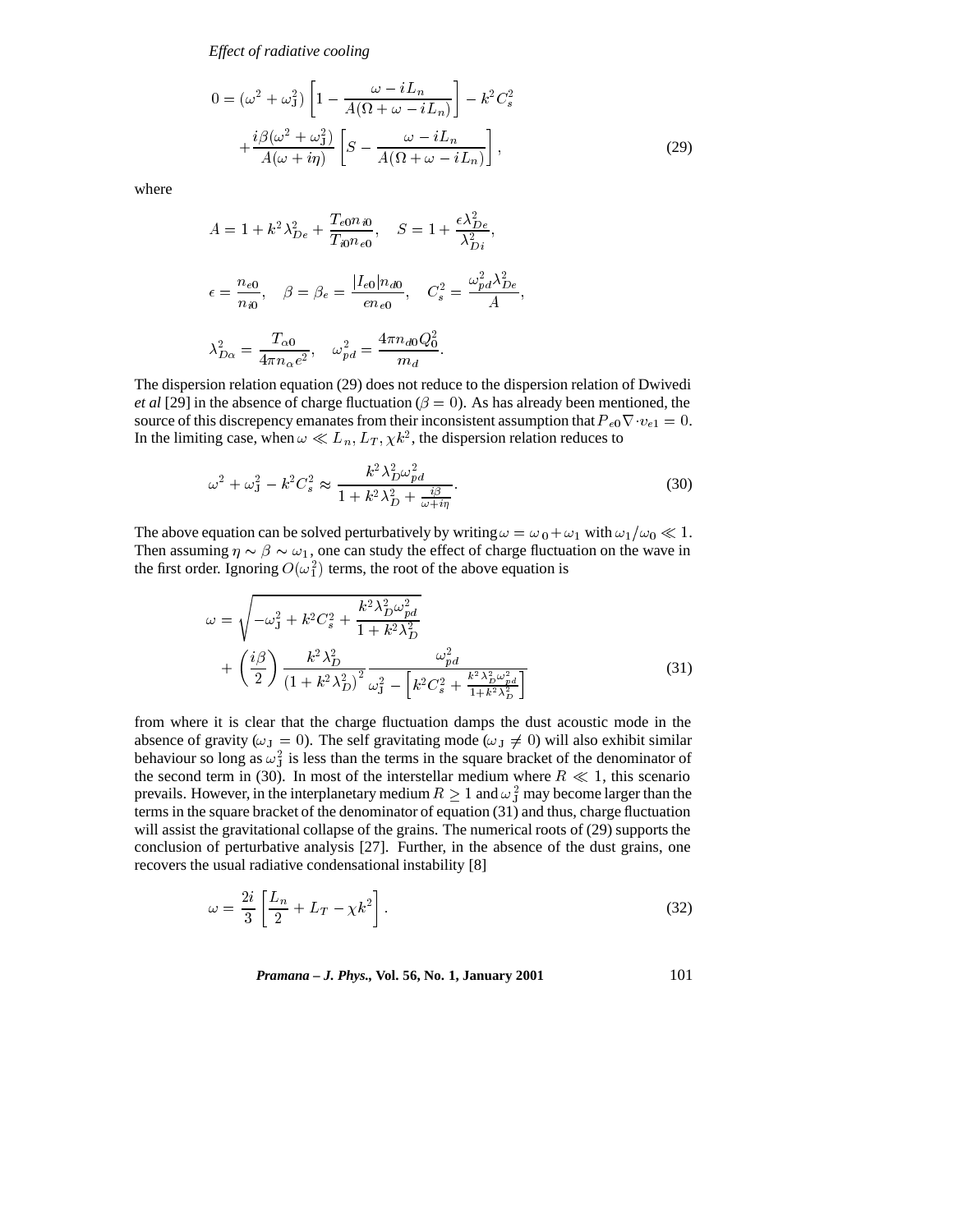

**Figure 2.** The unstable root  $(\omega_i/\omega_j)$  of eq. (28) is plotted against  $k\lambda_D$ . Curve 1 corresponds to a purely gravitational mode when  $a1 = \beta/\omega_J = 0, a2 = \eta/\omega_J =$  $0, a3 = L_n/\omega_J = 0, a4 = \chi/(\omega_J\lambda_D^2) = 0$  and  $a5 = (L_n + L_T)/\omega_J = 0$ . Curve 2 corresponds to  $a4 = 0.1$ ,  $a1 = \ldots = a5 = 0$ . Curve 3 represents  $a1 = a2 = a4 = 0$ and  $a3 = a5 = 0.1$ . Curve 4 and 5 correspnds to  $a1 = a3 = a4 = a5 = 0.1$  and  $a2 = 0$  and  $a1 = ... a5 = 0.1$ .

It is well-known that if the plasma is isochorically stable i.e  $L_T < 0$ , then the necessary condition for the isobaric instability is [6]

$$
L_T + L_n > 0 \tag{33}
$$

for  $n_e = n_{e0}$  and  $T_e = T_{e0}$ . Since the radiative loss rate in plasma grows with  $n_{e0}$ , the term  $L_n$  is destabilizing in dispersion relation (32). The growth rate is almost independent of the wave number. In the short wavelength regime, thermal conductivity starts to act and has stabilizing effect supressing perturbations of wavelength shorter than the conductive wavelength  $\lambda_c \approx \lambda^2/\chi$ .

Next, we solve (29) numerically in its totality and plot the normalized growth rate (with respect to the Jeans frequency  $\omega_J$ ) in figure 2. Curve 1 in figure 2 is Jeans mode without radiative losses and charge fluctuation on the grain. Curve 2 is Jeans mode in the presence of the thermal conductivity term which we expect to be important at large  $k$ . The growth rate does not change except at very large  $k$ . On the other hand, when the cooling time is comparable to the free fall time (curve 3) then the growth rate increases at large  $k$ . The inclusion of charge fluctuations further increases the growth rate (curve 4). When  $\eta = 0$ the growth rate is maximum (curve 5). Thus, numerical picture suggests that most of the radiative effects dominate at large  $k$  implying condensation and structure formation down to much shorter scales (nearly by a factor of 2) than otherwise possible by purely Jeans mode (curve 1). Physically, gravitational condensation is inhibited by the 'thermal pressure' (set up in the plasma by the unshielded electrostatic field). However, 'switching on' of the electron cooling leads to the reduction in the 'pressure' of the ionized gas. Therefore, radiative cooling of the electrons will in general facilitate the condensation at larger k. Next, role of charge fluctuations enters through  $\beta$  and  $\eta$ . Here, the increase in growth rate at large k (curve 5,  $\eta = 0$ ,  $\beta \neq 0$ ) is indicative of the contribution of electrons and ions to the reduction of the repulsive field through screening effects. When  $\eta, \beta \neq 0$ , the growth rate is slightly reduced (curve 4). Lastly, we calculate the Jeans length from the marginal stability condition  $\omega = 0$  in (29).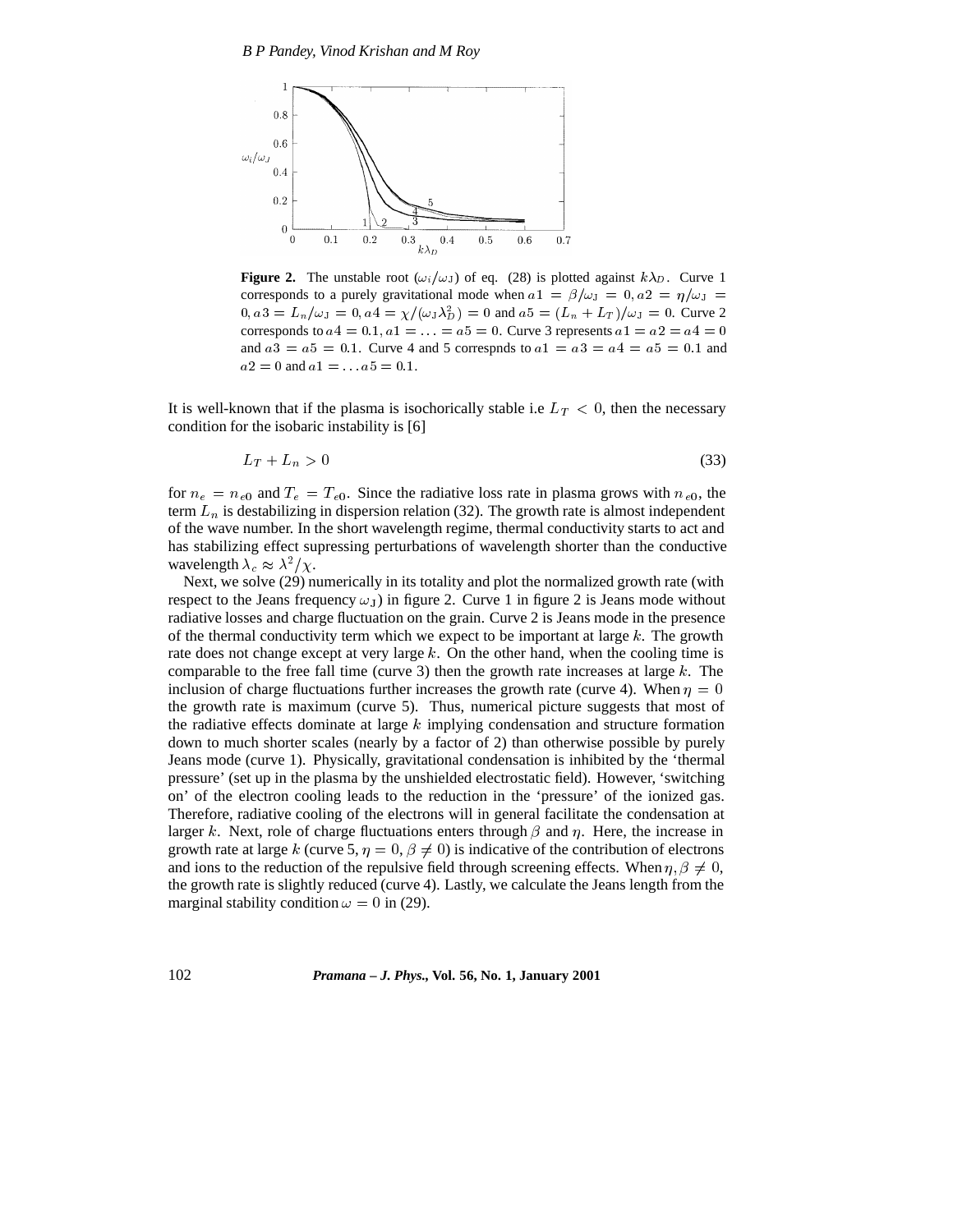*Effect of radiative cooling*

$$
\lambda_{\rm J}^2 = \frac{2\chi(R-1)}{((R-1)(L_T + L_n) - R\chi\lambda_D^{-2}(1 + \frac{\beta}{\eta}) + \Delta},\tag{34}
$$

where

$$
\Delta = \left[ \left( (R - 1)(L_T + L_n) - R\chi \lambda_D^{-2} \left( 1 + \frac{\beta}{\eta} \right) \right)^2 + 4\chi (R - 1)\lambda_D^{-2} \left( 1 + \frac{\beta}{\eta} \right) (L_T + L_n) \right]^{1/2},
$$

 $\lambda_D^{-2} = \lambda_{De}^{-2} + \lambda_{Di}^{-2}$ . While writing the above expression, we have assumed that  $\beta_e \approx \beta_i \approx \beta$ and  $L_n \lambda_{Di}^{-2} (1 + \beta_i / \eta) \approx L_n \lambda_D^{-2} (1 + \beta / \eta)$ . We can delineate two cases of interest: (a)  $R \ll 1$ , a case relevant to the interstellar medium. Then, assuming radiative cooling to be dominant as compared to the diffusion losses  $i$ ,  $(L \gg \chi \nabla^2 T)$ , we find thermal conductivity much smaller than the cooling and one gets

$$
\lambda_{\mathrm{J}}^2 \approx \frac{\chi}{(L_T + L_n) - \chi(1 + \frac{\beta}{\eta})}.\tag{35}
$$

When (b)  $R \leq O(1), Q_0/m_d \sim 10^{-4}$  a case relevant to the interplanetary medium, we see that

$$
\lambda_{\rm J}^2 \approx \frac{2\chi}{(L_T + L_n)}\tag{36}
$$

charge fluctuation plays no role at all. It would appear then that for radiative Jeans mode, charge dynamics is important for the micron and submicron sized grains.

#### **5. Summary**

We have investigated the radiative Jeans mode where the radiative cooling of electron takes place via several collisional processes. In the case when the plasma is completely ionized, cooling of the electrons may take place via bremsstrahlung. As the electrons are coupled to the large charged dust grains, the Jeans collapse of the grains gets affected by the cooling electrons via the electrostatic coupling. We have assumed cold grains. However, inclusion of finite grain temperature will modify the acoustic speed  $C_s$ . The kinetic energy lost in the form of radiation amplify the fluctuations and facilitates the condensation. The growth rate of Jeans collapse enhances at large  $k$  indicating that the radiative condensation of the electron leads to the condensation to begin at much shorter scales than in the case with pure Jeans mode.

How important is the coupling between Jeans collapse of the grains and radiative condensation of the electrons? The radiative condensational instability operates on all scales. However, at large scale length, gravitational collapse will be the dominant mode. At short wavelength, radiative cooling of electron will help reduce the 'plasma pressure' resulting in the reduction of the Jeans length. Therefore, self collapse of a plasma cloud results due to radiative instability at short wavelength.

*Pramana – J. Phys.,* **Vol. 56, No. 1, January 2001** 103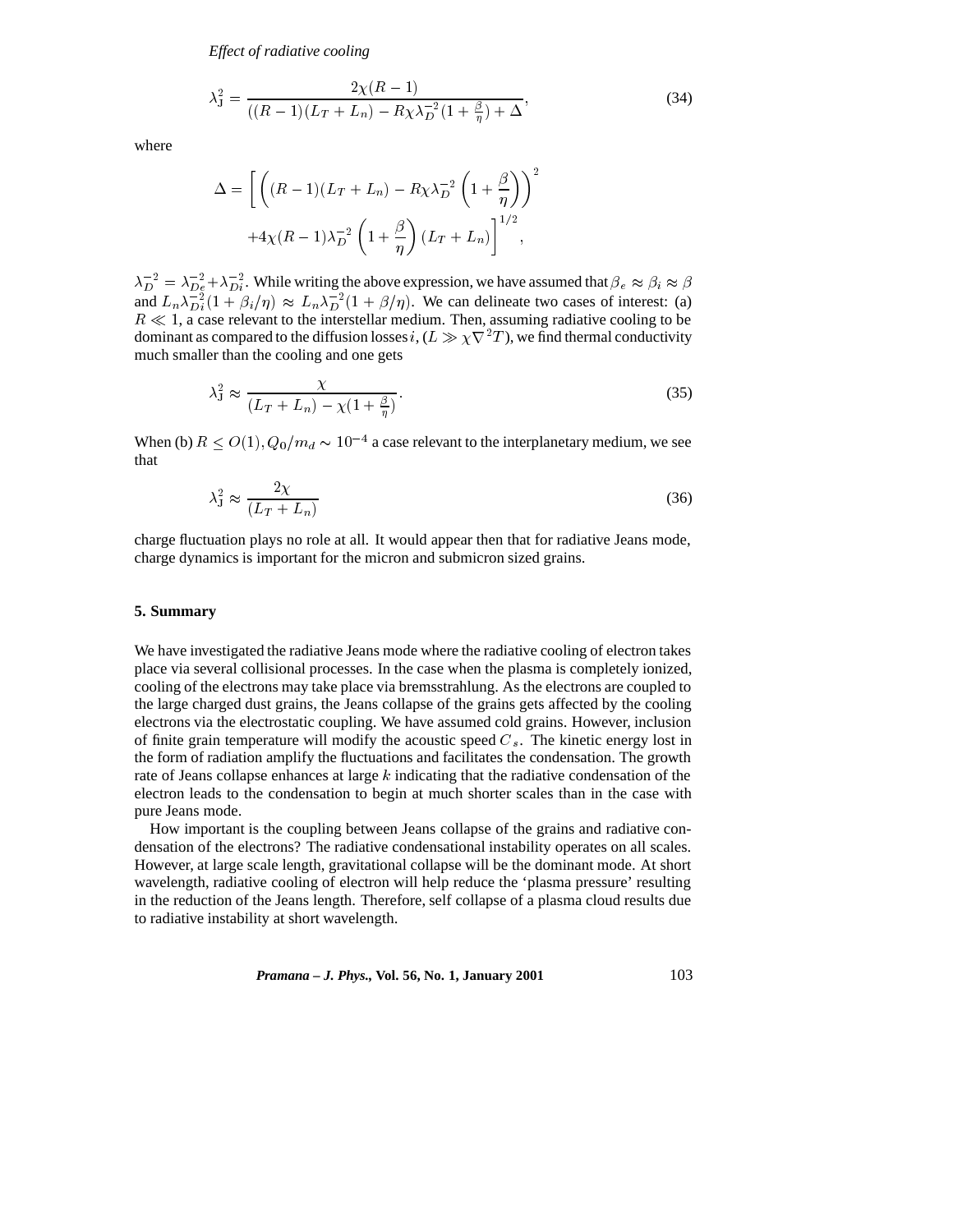Let us compare charge fluctuation time scale  $t_c = \beta^{-1}$ , Jeans time scale  $t_J = \omega_J^{-1}$  and acoustic time scale  $t_a = (k c_s)^{-1}$ . In order to ignore the charge dynamics, we should have  $t_c \ll t_J$  and  $t_c \ll t_a$ . From  $t_c \ll t_J$  one gets  $\omega_{pi}/\omega_J \ll a/\lambda_D$  and from  $t_c \ll t_a$  one gets  $a/\lambda_D \gg k \lambda_D$ . For a dusty plasma  $a/\lambda_D \ll 1$  and hence

$$
\omega_{pi}/\omega_{J} \ll a/\lambda_{D} \ll 1. \tag{37}
$$

Also, as  $a/\lambda_D \gg k \lambda_D$ , this will imply  $k \lambda_D \to 0$  i.e one can consider only long wavelength regime. As we have seen, in the long wavelength regime, gravitational mode dominates. Therefore, it is important to retain charge dynamics while considering the effect of radiative instability on the Jeans mode.

#### **References**

- [1] J Binney and S Tremaine, *Galacti dynamics* (Princeton University Press, Princeton, NJ, 1988)
- [2] T Nakano, *Astrophys. J.* **494**, 587 (1998)
- [3] F H Shu, F C Adams and S Lizano, *Ann. Rev. Astron. Astrophys.* **25**, 23 (1987)
- [4] B P Pandey, K Avinash and C B Dwivedi, *Phys. Rev.* **E49**, 5599 (1994)
- [5] B P Pandey, G S Lakhina and Vinod Krishan, *Phys. Rev.* **E60**, 7412 (1999)
- [6] G B Field, *Astrophys. J.* **142**, 531 (1965)
- [7] S A Balbus, *The physics of the interstellar medium and intergalactic medium*, Astrophysical Soc. of the Pacific Conf. Series, edited by A Ferrara, C F Mckee, C Heiles and P R Shapiro, California, **80**, 327 (1995)
- [8] B Meerson, *Rev. Mod. Phys.* **68**, 215 (1996)
- [9] A Dalgarno and R A McCray, *Ann. Rev. Astron. Astrophys.* **10**, 375 (1972)
- [10] L Spitzer, *Physical processes in the interstellar medium* (John Wiley, New York, 1978)
- [11] C B Dwivedi, A Sen and S Bujarbarua, *Astron. Astrophys.* March 23 (1999)
- [12] D A Mendis and M Rosenberg, *Ann. Rev. Astron. Astrophys.* **32**, 419 (1994)
- [13] R K Varma, P K Shukla and V Krishan, *Phys. Rev.* **E50**, 1422 (1994)
- [14] M R Jana, P K Kaw and A Sen, *Phys. Rev.* **E48**, 3930 (1994)
- [15] J R Bhatt and B P Pandey, *Phys. Rev.* **E50**, 3980 (1994)
- [16] C B Dwivedi and B P Pandey, *Phys. Plasmas* **2**, 4134 (1995)
- [17] F L Whipple, *The dusty universe*, Proc. of a Symposium honouring F L Whipple, edited by G B Field and A W G Cameroon (Neal Watson Academic Publ. Inc., New York, 1973) p. 293
- [18] T Mukai, *Evolution of interstellar dust and related topics* in Proceeding of the International School of Physica 'Enrico Fermi', Course CI, Verenna, 1986, edited by A Bonetti, J M Greenberg and S Aiellu (North Holland, Amsterdam, 1989) p.357 (1986)
- [19] B T Draine, *The physics of the interstellar medium and intergalactic medium*, Astrophysical Soc. of the Pacific Conf. Series, edited by A Ferrara, C F Mckee, C Heiles and P R Shapiro, California, **80**, 133 (1995)
- [20] B G Elmgreen, *Astrophys. J.* **232**, 729 (1979)
- [21] A G W Cameroon, *The dusty universe*, Proc. of a Symposium honouring F L Whipple, edited by G B Field and A W G Cameroon (Neal Watson Academic Publ. Inc., New York, 1973) p. 1
- [22] E R Wollman, *Phys. Rev.* **A37**, 3502 (1988)
- [23] E R Wollman, *Astrophys. J.* **392**, 80 (1992)
- [24] G Gisler, Q R Ahmad and E R Wollman, *IEEE Trans. Plasma Sci.* **20**, 922 (1992)
- [25] R Chhajalani and A Parihar, *Astrophys. J.* **422**, 746 (1994)
- [26] B P Pandey and C B Dwivedi, *J. Plasma Phys.* **55**, 395 (1996)
- [27] B P Pandey and G S Lakhina, *Pramana J. Phys.* **50**, 191 (1998)